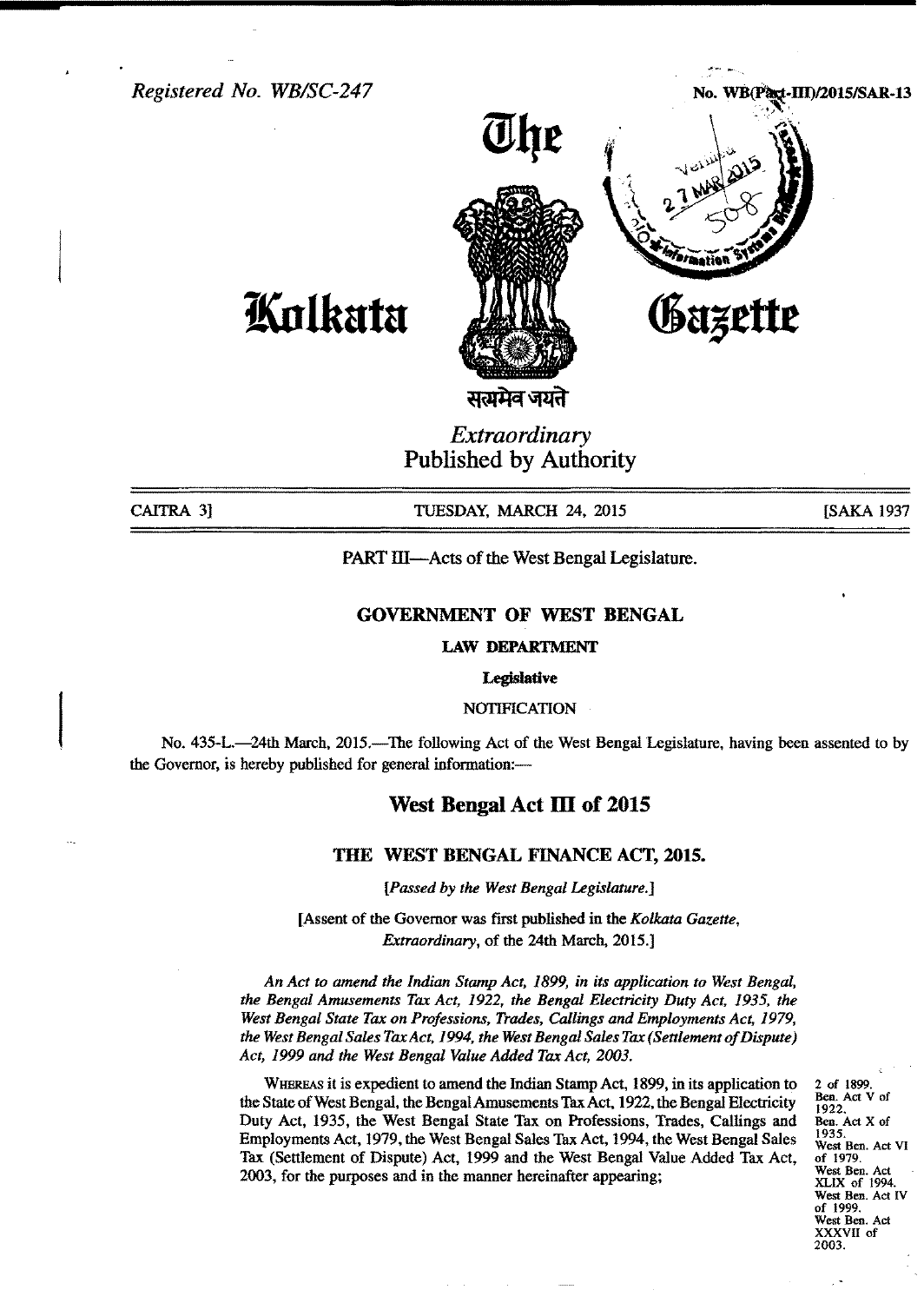#### *(Sections 1-3.)*

It is hereby enacted in the Sixty-sixth Year of the Republic of India, by the Legislature of West Bengal, as follows:-

Short title and commencement. 1. (1) This Act may be called the West Bengal Finance Act, 2015.

(2) Save as otherwise provided, it shall come into force on such date, or shall be deemed to have come into force on such date as the State Government may, by notification in the *Official Gazette,* appoint, and different dates may be appointed for different provisions of this Act.

2. (1) The Indian Stamp Act, 1899 (hereinafter referred to as the principal Act) shall, in its application to West Bengal, be amended for the purposes and in the manner hereinafter provided.

(2) In Schedule IA to the principal  $Act,$ 

- (a) in article 23, in the column under heading " Proper Stamp-duty",—
	- (i) in clause(a), for the words "rupees thirty lakh", the words "rupees forty lakh" shall be deemed to have been substituted with effect from the 2nd day of March, 2015;
	- (ii) in clause (b), for the words "rupees thirty lakh", the words "rupees forty lakh" shall be deemed to have been substituted with effect from the 2nd day of March, 2015;
	- (iii) in clause  $(c)$ , for the words "rupees thirty lakh", the words "rupees forty lakh" shall be deemed to have been substituted with effect from the 2nd day of March, 2015;
- (b) in article 43, in item (a), for the entries under headings "Description of Instruments" and "Proper Stamp-duty", the following entries under headings "Description of Instruments" and "Proper Stamp-duty", shall be substituted, respectively :-

| "(a) of any goods exceeding in<br>value twenty rupees;                      | Fifty paise for every Rs. 5,000 or<br>part thereof; |
|-----------------------------------------------------------------------------|-----------------------------------------------------|
| (aa) of any goods exceeding in<br>value twenty rupees but<br>not delivered; | Ten paise for every Rs. 5,000 or<br>part thereof;   |
| (ab) of any goods relating to<br>future and options trading;                | Ten paise for every Rs. 5,000 or<br>part thereof;   |
| (ac) of any goods relating to                                               | Ten paise for every Rs. 5,000 or                    |

forward contract of commodities traded through an association or otherwise; part thereof".

Amendment of Ben. Act V of 1922.

3. In the Bengal Amusements Tax Act, 1922, in section 3, in sub-section (3), in Table,-

- (1) for item (a) and the entries relating thereto in column (1), column (2) and column (3), the following item and the entries relating thereto in column  $(1)$ , column  $(2)$  and column  $(3)$ , respectively, shall be substituted:-
	- "(a) Musical soiree, magic show (i) upto Rs. 100 Nil and dance (except cabaret) (ii) above Rs. 100 *20 per*

*centum* of such value";

Application and amendment of Act 2 of 1899.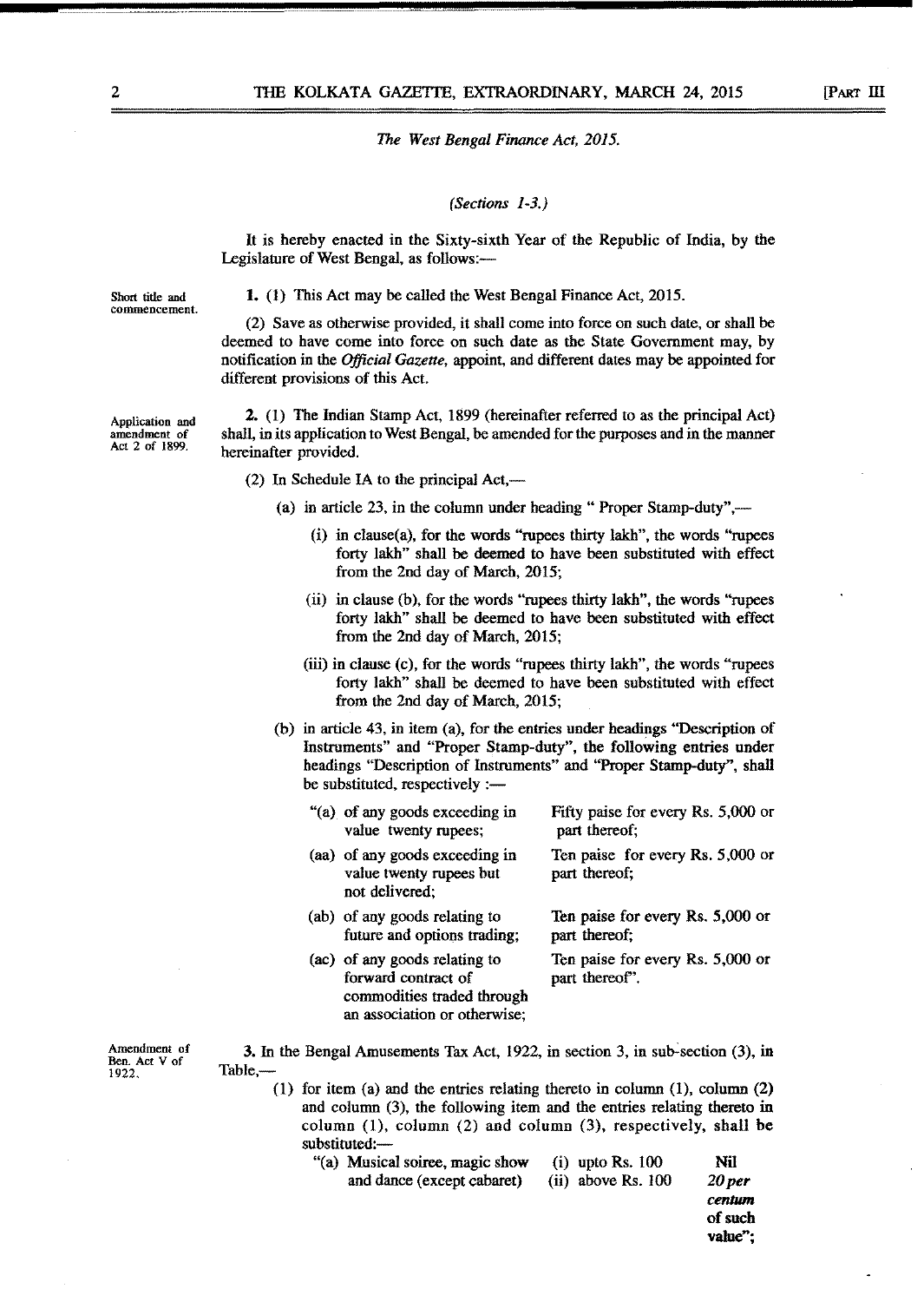## *(Sections* 4, 5.)

(2) for the entries in column (2) and column (3) against item (c) and the entries relating thereto in column (1), the following entries in column  $(2)$  and column  $(3)$ , respectively, shall be substituted:-

| "(i) up to Rs. $100$ | Nil                          |
|----------------------|------------------------------|
| $(ii)$ above Rs. 100 | 20 per centum of such value" |

Amendment of Ben. Act X of 1935.

4. In the Bengal Electricity Duty Act, 1935, in the Second Schedule, in item 13, for the words "ftrst commercial production", the words "ftrst commercial production, or for such period, and to such extent, as may be mentioned in the relevant scheme approved by the State Government under which such industrial unit has been set up" shall be substituted.

Amendment of West Ben. Act VI of 1979.

t.111

5. In the West Bengal State Tax on Professions, Trades, Callings and Employments Act, 1979,-

- (1) in section 5,in sub-section (6), for the words "each twelve English calendar months", the words "each English calendar month" shall be substituted;
- (2) in section 6, after sub-section (2), the following sub-section shall be inserted :-

"(2A) If any registered employer who has submitted a return under sub-section (1), discovers any omission or error which is apparent and honest in nature in the return furnished by him, he may furnish a revised return, unless notifted otherwise, before the due date of submission of return for the next period, and if the revised return shows a greater amount of tax, late fee or interest to be payable than what was shown in the return submitted under sub-section (1), upon payment of the balance amount of tax, late fee or interest in the manner as referred to in subsection (2):

Provided that a revised return under this sub-section shall be furnished once only.";

 $(3)$  after section 6B, the following section shall be inserted:—

"Profession tax payment certificate. 6C. (1) Any person who has liability to pay tax under this Act, may obtain a profession tax payment certiftcate in such form, in such manner and subject to such conditions and restrictions, as may be prescribed.

(2) Any Government, local authority, body corporate established by or under a Central or State Act, or any other person or entity or authority as may be prescribed by the State Government, shall, before placing an order with, or making purchase of any goods or services from any person who has liability to pay tax under this Act or before making any payment to such person for such purchase or before entering into any contract with such person for execution by him of such contract or before making payment to such person for execution of such contract or before renewal of any licence issued to such person, ask for a valid profession tax payment certificate from such person.";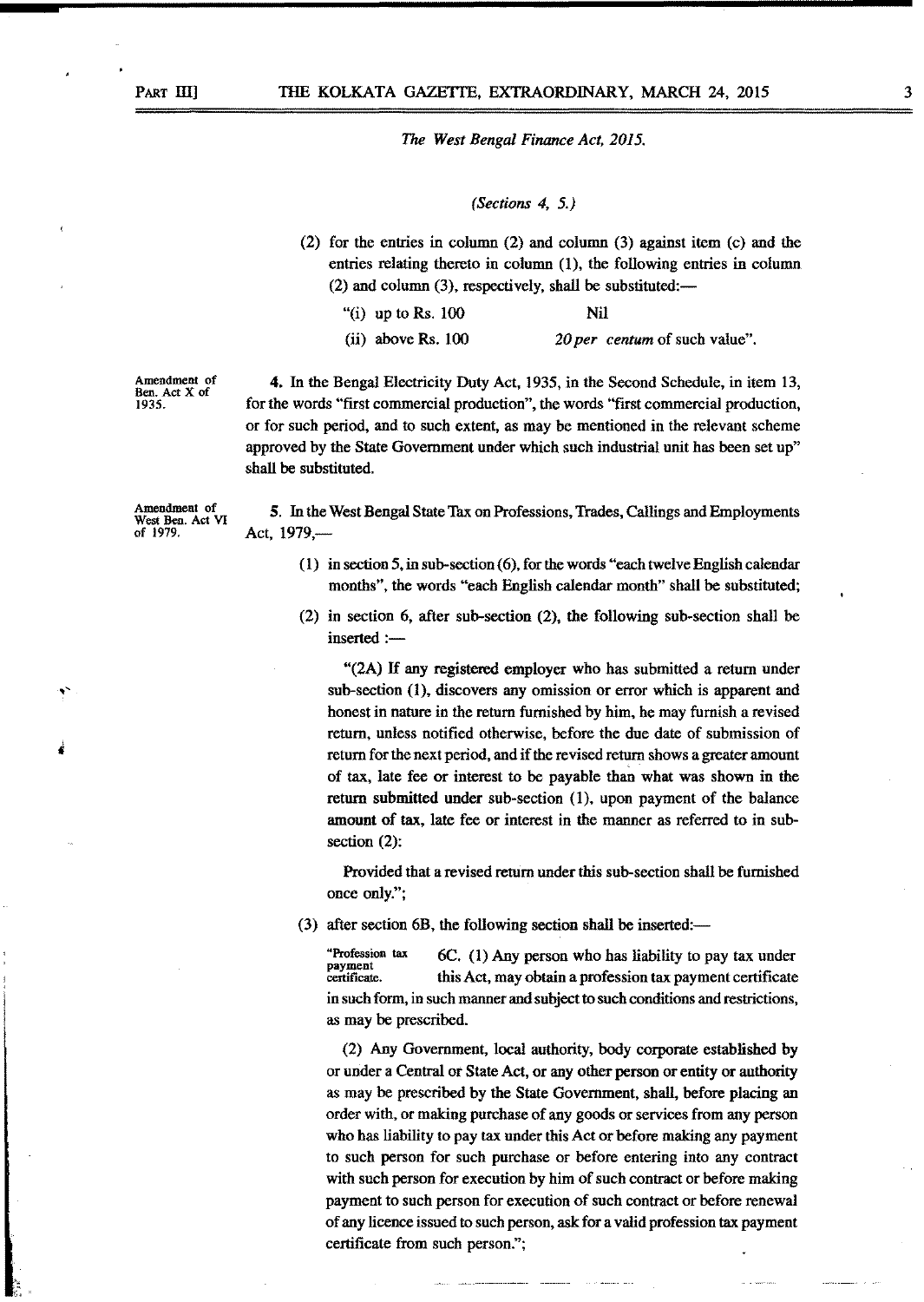#### *(Sections* 6, 7.)

- $(4)$  in the Schedule,  $-$ 
	- (a) in the entry in item (d) of column (2) against serial No. 2 in column (1), for the words ''Technical or professional consultants", the words "Technical or professional consultants, or service providers," shall be substituted;
	- (b) in the entry in item (c) of column (2) against serial No. 3 in column 0), for the words, letters, figures and brackets ''the West Bengal Co-operative Societies Act, 1983 (West Ben. Act XLV of 1983)", the words, letters, figures and brackets "the West Bengal Co-operative Societies Act, 1983 (West Ben. Act XLV of 1983) or the West Bengal Co-operative Societies Act, 2006 (West Ben. Act XL of 2006)" shall be substituted.
- 6. In the West Bengal Sales Tax Act, 1994,-
	- (1) in section 17, in sub-section (3), after the proviso to clause (b), the following proviso shall be inserted:—

"Provided further that where tax has been charged and collected on sales other than on the basis of rate of tax in *per centum* on the sale price, the amount of deduction under clause (b) shall be the sum total of the amounts charged and collected by way of tax on sales separately in respect of turnover of sales liable to be taxed at different rates.";

(2) in section 18, after sub-section (2), the following sub-section shall be inserted:-

"(3) Notwithstanding anything contained in sub-section (1), the State Government may, by notification, fix the amount of tax payable, subject to such terms and conditions, if any, as may be notified, on the sale of goods or sale of a class of goods specified in Schedule IV, on the basis of weight, volume, measurement or unit of such goods, and different amounts of tax may be fixed for sales of different items of such goods in respect of a specified area or whole of the State.";

(3) in section 79, in sub-section (2), after the second proviso, the following proviso shall be inserted:-

"Provided also that the appellate authority may dispose an appeal within six months from the date of order of refusing an application for settlement of dispute or revocation of certificate of settlement under the West Bengal West Ben. Act<br>Sales Tax (Settlement of Dispute) Act, 1999 relating to the period covered IV of 1999. Sales Tax (Settlement of Dispute) Act, 1999, relating to the period covered in such appeal.";

- 7. In the West Bengal Sales Tax (Settlement of Dispute) Act, 1999,—
	- (1) in section 2, in sub-section  $(1)$ ,—
		- (a) in clause (a), for the words, figures and letters "the 31st day of March, 2008", the words, figures and letters "the 31st day of January, 2015" shall be substituted;
		- (b) for clause (e), the following clause shall be substituted:—
			- '(e) "relevant Act" means-
				- (i) the West Bengal Sales Tax Act, 1994; West Ben. Act West Ben. Act
				- (ii) any of the Acts referred to in sub-section (1) of section 106 of the West Bengal Sales Tax Act, 1994;
				- (iii) the West Bengal Value Added Tax Act, 2003; or West Ben. Act

 $(iv)$  the Central Sales Tax Act, 1956,

and includes the rules made, or notifications issued, under the Acts referred to in sub-clause  $(i)$ , sub-clause  $(ii)$ , sub-clause  $(iii)$  or subclause (iv);';

Amendment of West Ben. Act IV of 1999.

Amendment of West Ben. Act XLIX of 1994.

XLIX of 1994.

XXXVII of 2003.<br>74 of 1956.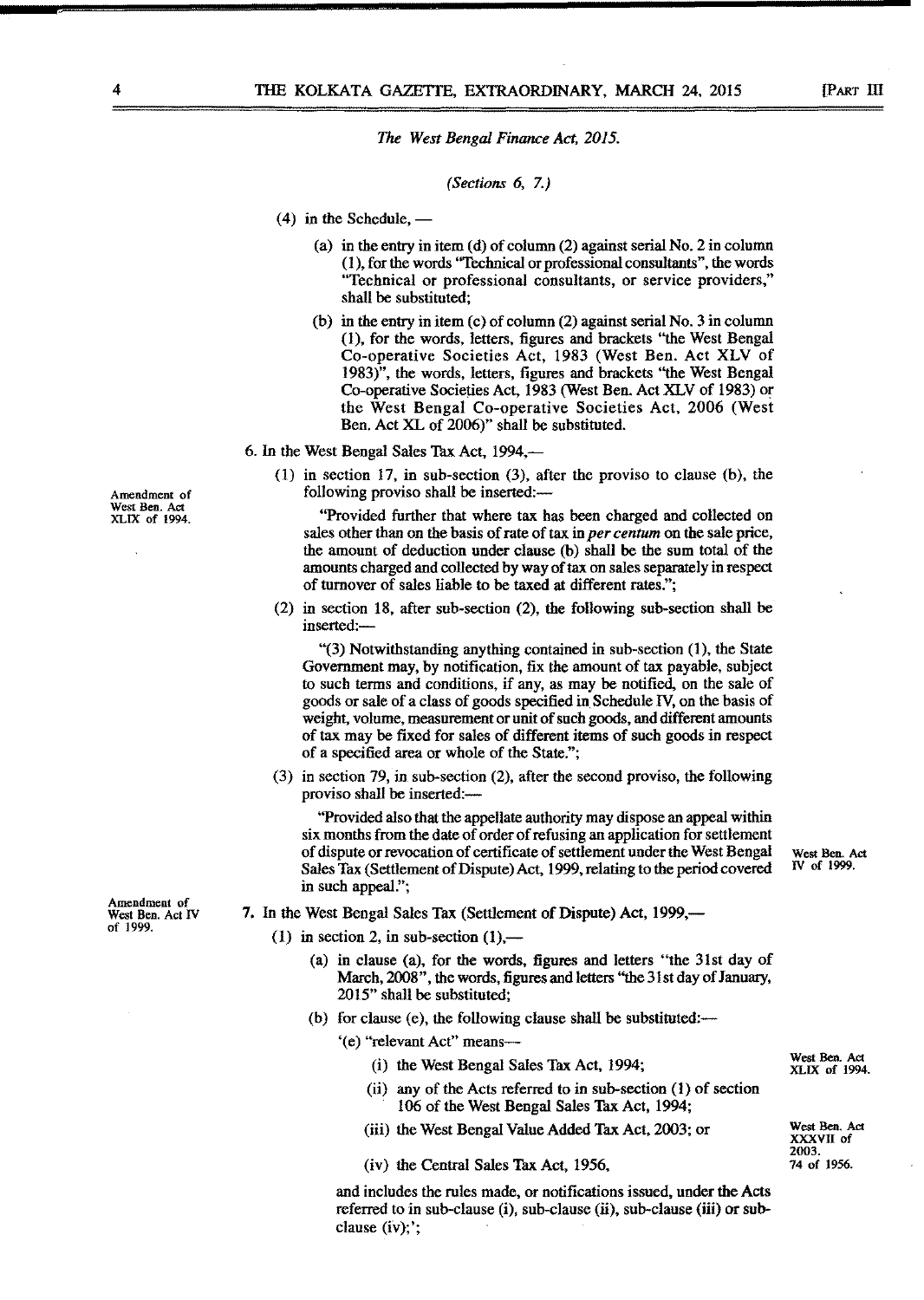## *(Section 7.)*

- (2) in section 4, in sub-section  $(1)$ ,—
	- (a) for the words "in respect of any period", the words, figures and letters "in respect of any period ending on or before the 31st day of March, 2010" shall be substituted;
	- (b) for the words, figures and letters "an appeal or revision relating thereto is pending on the 31st day of March, 200S", the words, figures and letters "an appeal or revision relating thereto is pending on the 31st day of January, 2015" shall be substituted;
- (3) in section 4A, in sub-section (1), for the words, figures and letters "on the 31st day of March, 200S", the words, figures and letters "on the 31st day of January, 2015" shall be substituted;
- (4) in section 5, in sub-section  $(1)$ ,—
	- (a) in clause (a), for the words, figures and letters "the 31st day of March, 2009", the words, figures and letters "the 31st day of July, 2015" shall be substituted;
	- (b) in clause (b), for the words, figures and letters "the 31st day of March, 2009", the words, figures and letters ''the 31st day of July, 2015" shall be substituted;
- (5) in section 7, in sub-section  $(1)$ ,—
	- (a) for clause (a), the following clause shall be substituted: $-$ 
		- "(a) where the dispute relates $-$ 
			- (i) to any arrear tax in dispute which is solely owing to nonfurnishing or non-production of any certificate or declaration prescribed under the relevant Act and the applicant is in possession of such certificate or declaration on the date of making an application under this Act in respect of a portion of such arrear tax in dispute, at the rate of hundred *per centum* of the remaining balance amount of arrear tax in dispute, or the actual amount paid in respect of such arrear tax in dispute, whichever is higher;
			- (ii) to any arrear tax in dispute, at the rate of fifteen *per centum* of the arrear tax in dispute or the actual amount paid in respect of such arrear tax in dispute, whichever is higher, if such dispute is owing to disallowance of any claim of input tax credit under the relevant Act for the relevant period;
			- (iii) to any other arrear tax in dispute not covered in any of the above-mentioned sub-clauses, atthe rate of fifty-five *per centum* of the arrear tax in dispute or the actual amount paid in respect of such arrear tax in dispute, whichever is higher;";
		- (b) for clause (b), the following clause shall be substituted: $-$ 
			- "(b) where the dispute relates to any arrear interest in dispute for non-payment of any arrear tax in dispute and an application has been made under this Act in respect of such arrear tax in dispute, by waiving the arrear interest in dispute.";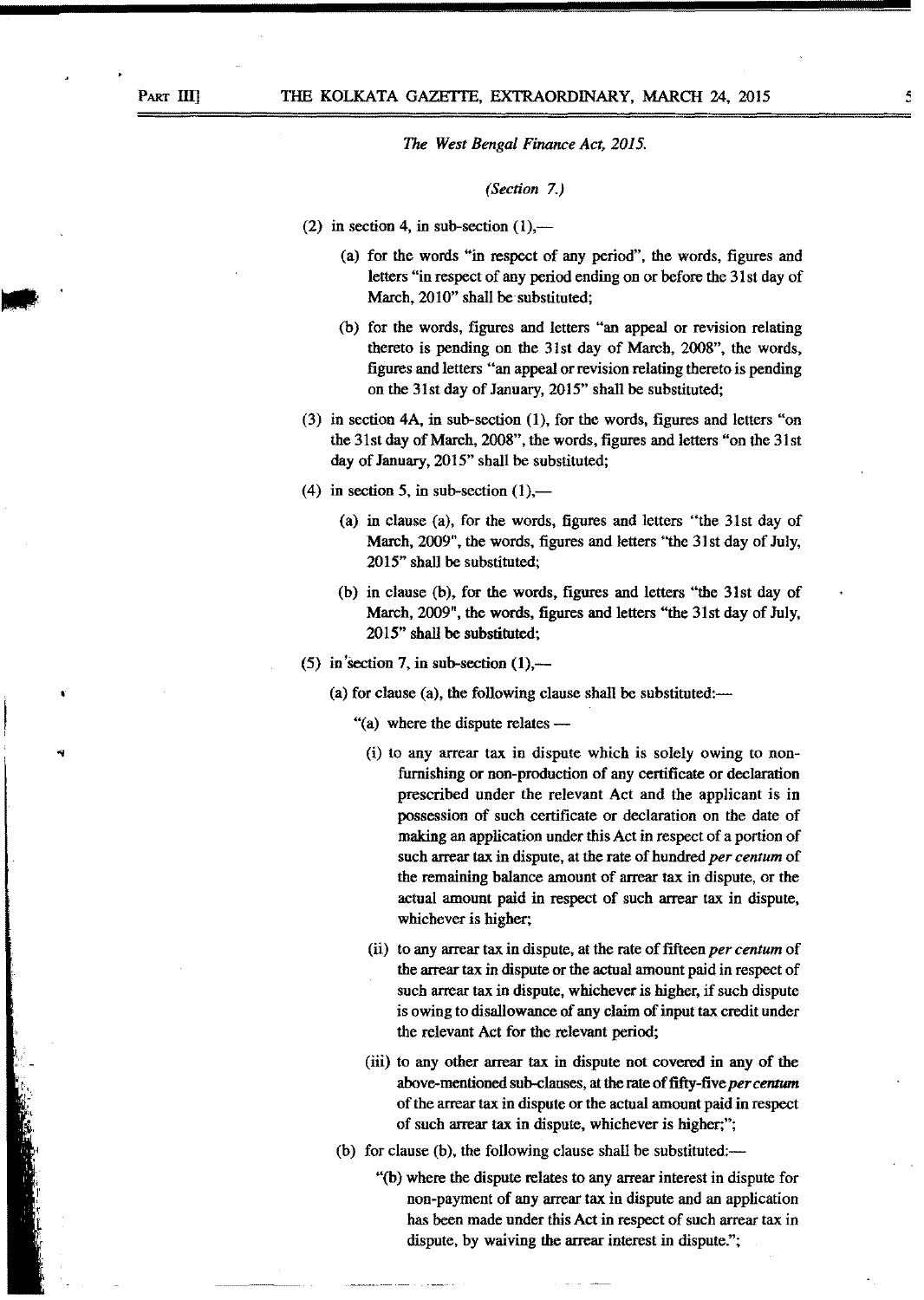#### *(Section* 8.)

(6) to sub-section (1), the following *Explanations* shall be added:-

*'Explanation I.*-The "remaining balance amount of arrear tax in dispute" referred to in sub-clause (i) of clause (a), shall mean that part of arrear tax in dispute, which remains after deduction therefrom the amount of tax in dispute related to such certificate or declaration for non-furnishing or non-production of which that tax was assessed to be payable and where the applicant furnishes satisfactory evidence of receipt and possession of such certificate or declaration on the date of making an application under this Act and where the relevant claim under the relevant Act is otherwise allowable on the basis of such furnished certificate or declaration.

*Explanation II.*—Where an application under this Act for settlement of tax in dispute covers cases under clause (a), the amount payable for settlement of tax in dispute shall be the sum total of the amounts arrived at in accordance with the provisions of clause (a), determined separately in respect of each case of arrear tax in dispute covered thereunder.' .

#### 8. In the West Bengal Value Added Tax Act, 2003,—

- (1) in section 10, in sub-section (3), in clause (b), in the proviso, for the words ''five lakh rupees", the words ''ten lakh rupees" shall be substituted;
- $(2)$  in section 14,-

(a) in sub-section (4), for the words "five lakh rupees", occurring in two places, the words "ten lakh rupees" shall be substituted;

(b) in sub-section (5), for the words "five lakh rupees", the words "ten lakh rupees" shall be substituted;

(c) in sub-section (6), for the words "five lakh rupees", the words "ten lakh rupees" shall be substituted;

(d) in sub-section (7), for the words "five lakh rupees", the words "ten lakh rupees" shall be substituted;

- (e) in sub-section (8), for the words "five lakh rupees", the words "ten lakh rupees" shall be substituted;
- (3) in section 16, in sub-section  $(2)$ ,—
	- (a) in clause (c), for the words and figures "under section 19", the words, figures and brackets "under sub-section (1) of section 19" shall be substituted;
	- (b) after clause  $(c)$ , the following sub-clause shall be inserted:—
		- "(d) at such rate as may be fixed by the State Government under sub-section (2) of section 19, on such sales as represents sales of any goods specified in Schedule D in respect of which such rate has been fixed.";
- (4) section 19 shall be renumbered as sub-section (1) of that section, and after sub-section (1) so renumbered, the following sub-section shall be inserted:-

"(2) Notwithstanding anything contained in sub-section (1), the State Government may, by notification, fix the amount of tax payable, subject to such terms and conditions, if any, as may be notified, on the sale of goods or sale of a class of goods specified in Schedule D, on the basis of weight, volume, measurement or unit of such goods, and different amounts of tax may be fixed for sales of different items of such goods in respect of a specified area or whole of the State.";

Amendment of West Ben. Act<br>XXXVII of<br>2003.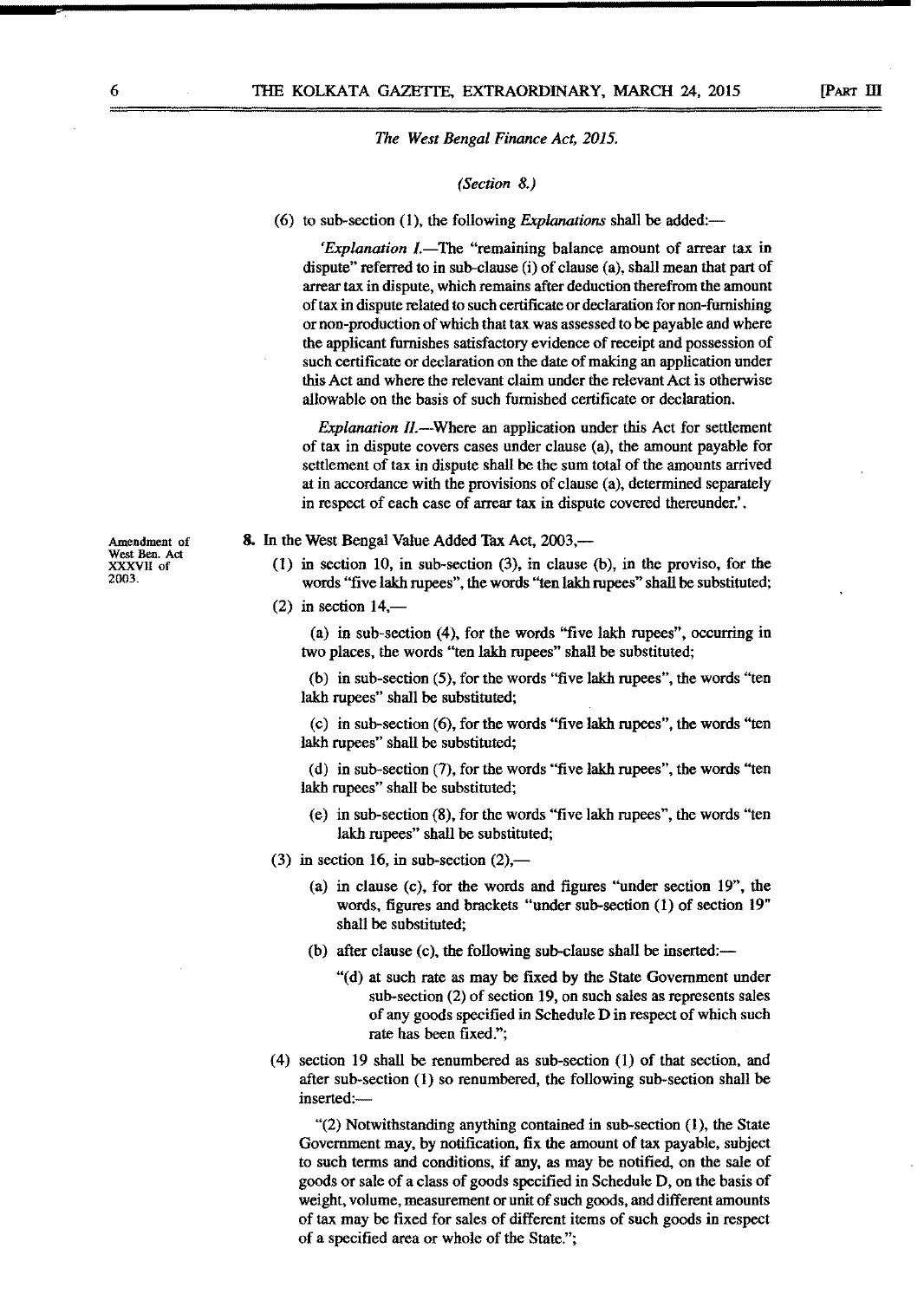#### *(Section 8.)*

- $(5)$  in section 22,-
	- (a) in sub-section (4), to the second proviso, the following proviso shall be added:-

"Provided also that where a registered dealer purchases any duty credit scrip from another registered dealer and utilises the same for import of goods to be used for the purpose of manufacturing of taxable goods within the State, input tax credit on the same shall be available to him under clause (d) or clause (h) or both.";

(b) after sub-section  $(4)$ , the following sub-section shall be inserted:--

"(4A) The input tax credit or input tax rebate in respect of a transaction involving taxable goods shall be available to the purchasing dealer-

- (a) if the amount of tax is actually paid by the selling dealer in respect of such transaction by way of deposit into appropriate government treasury or by way of including such tax in the total amount of output tax shown in the relevant return submitted under section 32 by the selling dealer, and upon payment of the net tax payable as per the return; and
- (b) the amount of input tax credit or input tax rebate shall not exceed the amount of tax so paid by the selling dealer in respect of such transaction.";
- (c) in sub-section (13), in clause (a), after sub-clause (iii), the following sub-clause shall be inserted:-
	- "(iv) purchases goods and avails input tax credit or input tax rebate on such purchases to the extent by which such input tax credit or input tax rebate is in excess of what he is entitled to enjoy in accordance with sub-section (4A); or";
- (6) in section  $24A$ ,
	- (a) in sub-section (1), for the words, figures and letters "the 31st day of December, 2012", the words, figures and letters "the 31st day of July, 2015" shall be substituted;
	- (b) in sub-section (3), for the words "date of order granting such registration", the words "date of submitting complete application for such registration" shall be substituted;
- $(7)$  in section 30E,—
	- (a) in sub-section (1A), for the words "whose turnover of sales or contractual transfer price or both, or turnover of purchases exceeds rupees five crore in a year", the words "whose turnover of sales including stock transfer outside the State or contractual transfer price or both or turnover of purchases including stock transfer into the State exceeds rupees ten crore in a year" shall be substituted;
	- (b) for sub-section (1C), the following sub-section shall be substituted:—

"(1C) Every registered dealer, other than those mentioned in sub-section  $(1A)$  or sub-section  $(IB)$ , who are required to get his accounts audited under the provision of the Income Tax Act, 1961, shall, within such date as may be prescribed, submit a copy of the audit report as required to be furnished under that Act together with a copy of the Profit and Loss Account and Balance Sheet for such year.";

**Internet** 

**I**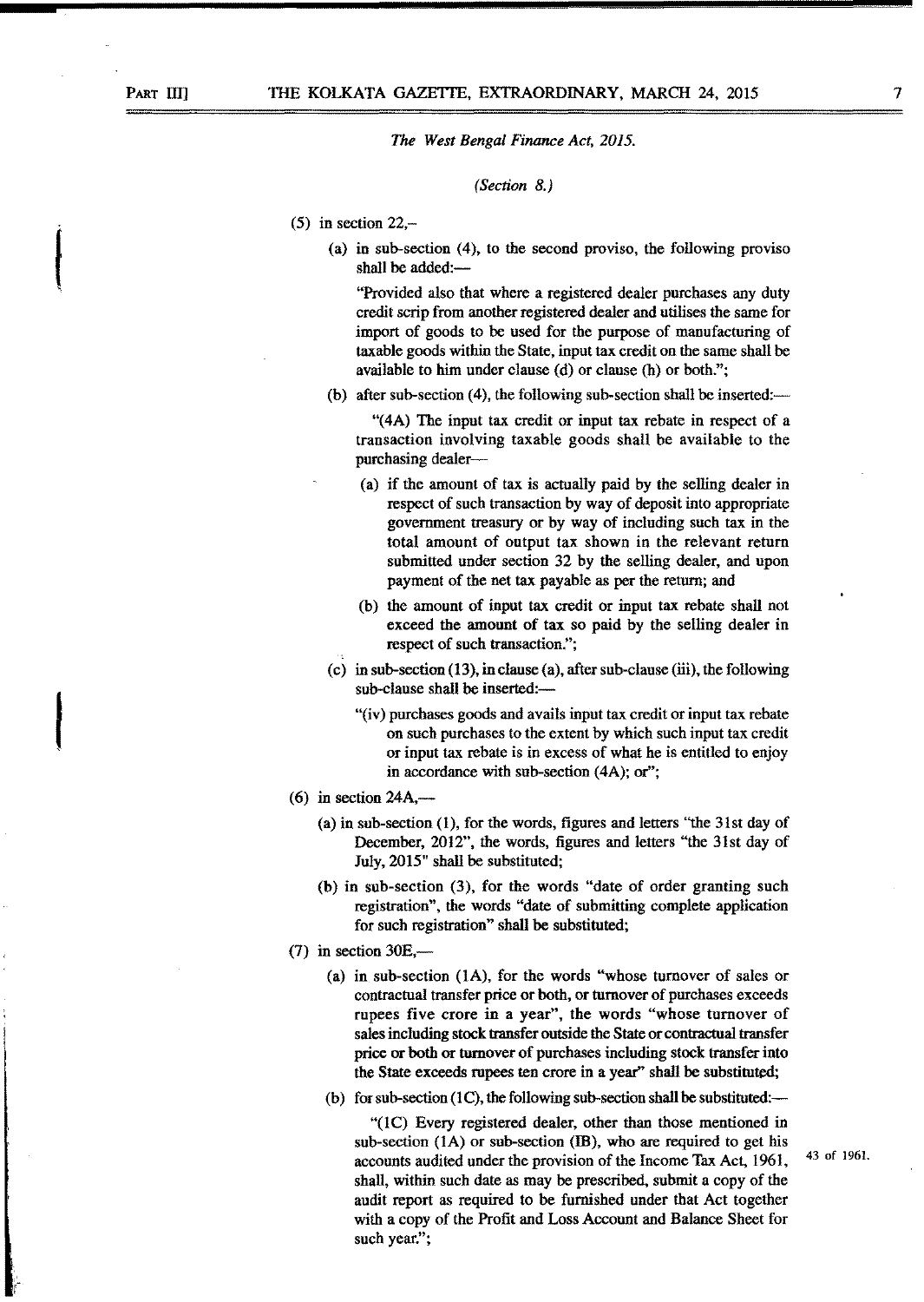#### *(Section 8.)*

- $(8)$  in section 33,—
	- (a) in sub-section (1), for the words "at the rate of twelve *per centum per annum",* the words, figures and letter "at the rate as specified in section 34B" shall be substituted;
	- (b) in sub-section (2), for the words "at the rate of twelve *per centum per annum",* the words, figures and letter "at the rate as specified in section 34B" shall be substituted;
	- (c) in sub-section (3), for the words "at the rate of twelve *per centum per annum",* the words, figures and letter "at the rate as specified in section 34B" shall be substituted;
- (9) in section  $34$ ,—
	- (a) in sub-section (1), for the words "at the rate of twelve *per centum per annum",* the words, figures and letter "at the rate as specified in section 34B" shall be substituted;
	- (b) in sub-section (3), for the words "at the rate of twelve *per centum per annum",* the words, figures and letter "at the rate as specified in section 34B" shall be substituted;
	- (10) in section 34A, for the words "at the rate of twelve *per centum per annum",* the words, figure and letter "at the rate as specified in section 34B" shall be substituted;
	- $(11)$  after section 34A, the following section shall be inserted:—

"Rate of interest 34B. The interest payable for any period by payable. a dealer, casual dealer, transporter, contractee, promoter, or any other person under the Act, shall be at the rate as specified below:-

- (a) at the rate of one *per centum* per month up to the first ninety days of the period for which such interest is payable;
- (b) at the rate of one and half *per centum* per month after the first ninety days and up to three hundred days of the period for which such interest is payable; and
- (c) at the rate of two *per centum* per month after the first three hundred days of the period for which such interest is payable.";
- (12) section 36 shall be renumbered as sub-section (1) of section 36, and after sub-section (1) so renumbered, the following sub-section shall be inserted:-

"(2) The Commissioner shall, in the prescribed manner, pay a simple interest at the rate of twelve *per centum per annum* for each month of delay in making refund to a registered dealer in accordance with section 62, arising out of an order under section 46 relating to any assessment period starting on or after the Ist day of April, 2014, from the first day of the English calendar month next following three months after the date of such assessment order, or after the date of order under sub-section (3) of section 62, whichever is later, and up to the date on which the refund is made, upon the amount of tax paid in excess, or the amount of unadjusted net tax credit over output tax which has not been carried forward to the next return period and refundable to him according to such assessment order.";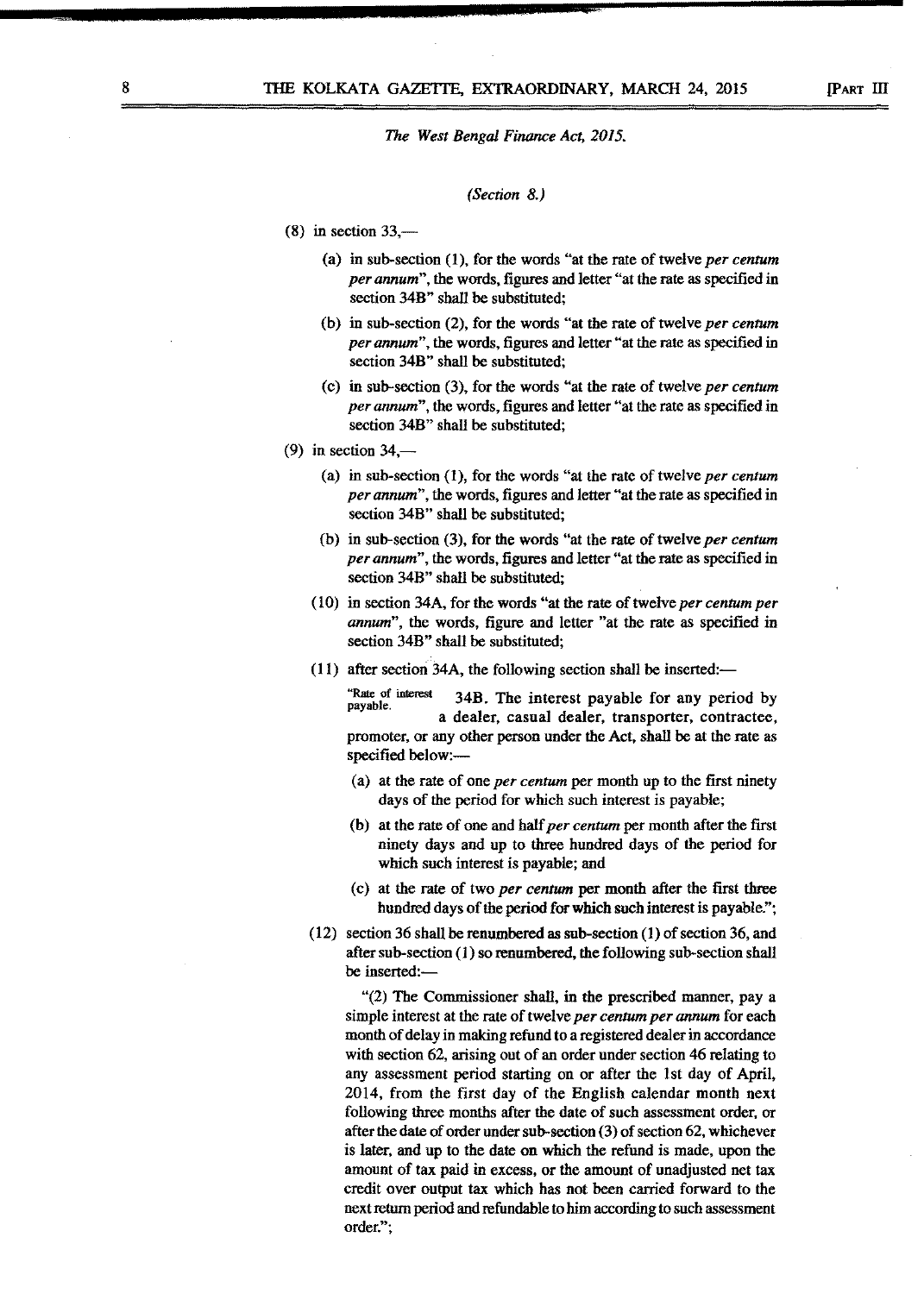*(Section* 8.)

- $(13)$  in section 40,—
	- (a) after sub-section (2), the following sub-sections shall be inserted:-

"(2A) After the deposit of the amount deducted under sub-section (2), the person who makes the deduction, shall furnish a scroll, within such date, in such manner, and to such authority, as may be prescribed.

(2B) Where the person who makes the deduction under sub-section (2) or a contractee, delays in furnishing the scroll referred to in sub-section (2A), he shall be liable to pay late fee and the provisions of sub section (2) of section 32 shall, *mutatis mutandis,* apply:';

- (b) in sub-section (3), for the words "within fifteen days from the date of such deposit", the words "within twenty-five days from the end of the English Calendar month during which deduction is made" shall be substituted;
- (c) for sub-section  $(3A)$ , the following sub-section shall be substituted:---

"(3A) Where a contractee discovers any omission or error in the data entered in the scroll, he may furnish a revised scroll within six English Calendar months beginning from the month immediately following the month in which the original scroll is to be furnished, and if the revised scroll shows a greater amount of tax deducted, or late fee or interest payable, than what was shown in the original scroll, it shall be accompanied by a copy of the receipted challan or a copy of the account statement showing the extra amount of tax, late fee or interest payable thereon, in the manner as may be prescribed:

Provided that the Commissioner may, if he is satisfied on the reasons adduced by the contractee, extend, by an order in writing, the time for revising the scroll.";

(d) after sub-section  $(3A)$ , the following sub-sections shall be inserted:—

"(3B) Where the person who makes the deduction under sub $section (2)$  or a contractee, fails to deposit the amount so deducted towards tax leviable on intra-State contractual transfer price, within the prescribed date, he shall pay a simple interest at the rate specified in section 34B for the period commencing on the date immediately following the prescribed date for payment of such amount and upto the date preceding the date of payment of such amount or preceding the date of commencement of proceeding under section 55, whichever is later.

(3C) Where the interest payable under sub-section (3B) has not been paid, the Commissioner may determine the amount of interest so payable and issue notice to the person for payment of the same in such manner as may be prescribed, and if the amount of interest so demanded is not paid within the date specified in such notice, the amount may be recovered in accordance with the provisions of section 55 or section 60.

j ..•.

> e-I

J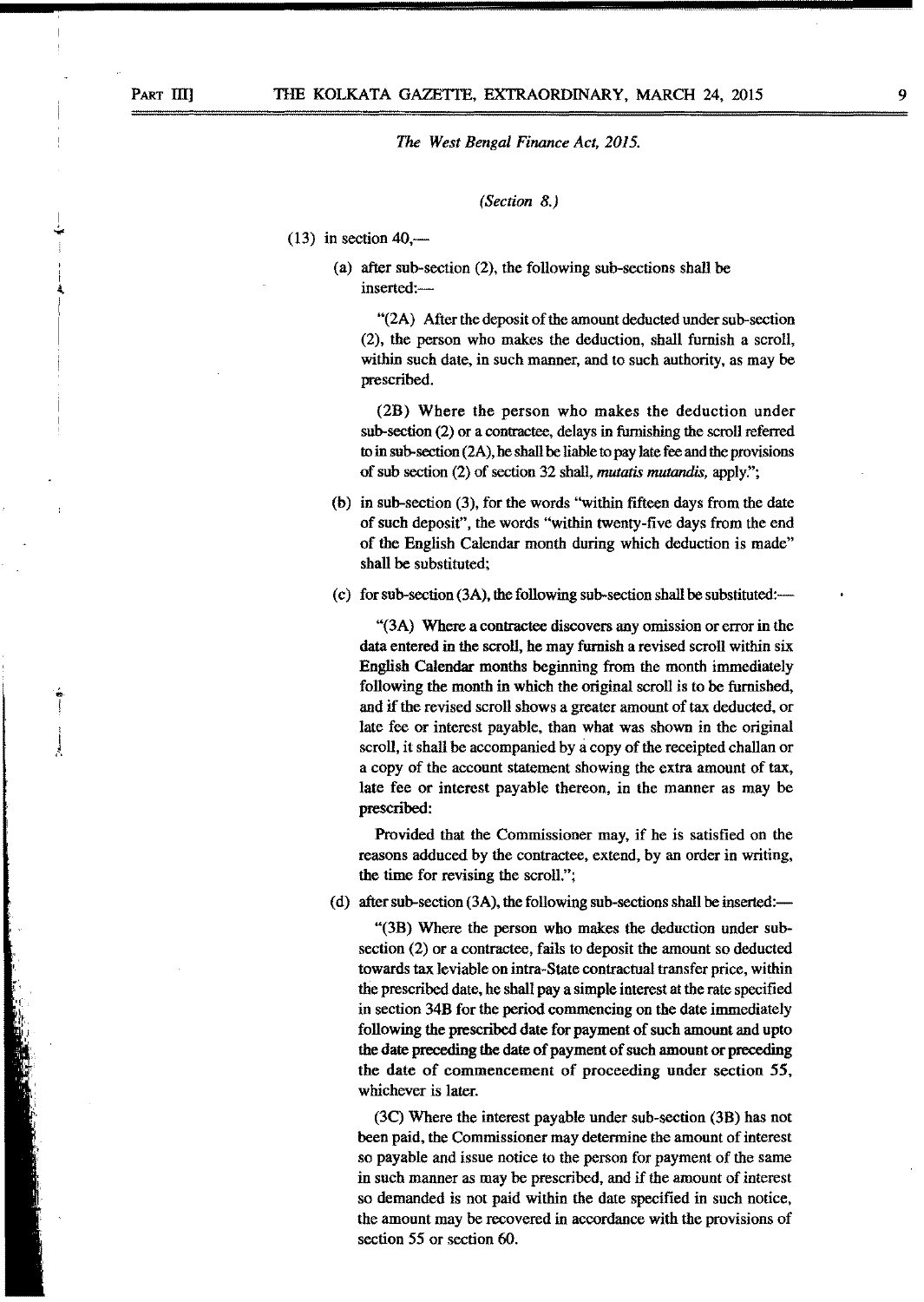#### *(Section* 8.)

(3D) No interest or late fee or penalty shall be payable under this section in such cases, or under such circumstances, and subject to such conditions or restrictions, if any, as the State Government may, by notification, specify.";

- $(14)$  in section 47AA,—
	- (a) sub-section (3) shall be omitted;
	- (b) in sub-section (4), for the words "any other reason", the words and figures "any other reason, and such assessment may be made, notwithstanding anything contained in section 47 or section 49, within the 30th day of June next following one year from the date of reopening of such summary assessment" shall be substituted;
- (15) in section 61, in sub-section (1), for clause (ab), the following clause shall be substituted:-

"(ab) to a registered dealer, whose sum total of the turnover of inter-State sales of taxable goods within the meaning of sub-section (1) of section 8 of the Central Sales Tax Act, 1956 and of the turnover of sales of goods in <sup>74</sup> of 1956. the course of export out of the territory of India within the meaning of section 5 of the Central Sales Tax Act, 1956, exceeds fifty *per centum* of the total turnover of sales in a return period, of such *per centum* of excess amount of input tax credit after adjustment of reverse credit over output tax for such return period, as corresponds to the sum total of the turnover of sales referred to in this sub-clause computed as *per centum* of total turnover of sales in the return period;";

- $(16)$  in section 84,—
	- (a) in sub-section (1), for the second proviso, the following proviso shall be substituted:-

"Provided further that no appeal for any period submitted on or after the 1st day of April, 2015, shall be entertained by the said authority unless it is satisfied that the applicant has produced the documents relating to proof of payment of-

- (a) full amount of tax, interest, penalty or late fee, as the case may be, as the applicant may admit to be due from him, and
- (b) fifteen *per centum* of the amount of tax in dispute in such appeal:";
- (b) in sub-section (2), after the third proviso, the following proviso shall be inserted:-

"Provided also that the appellate authority may dispose an appeal within six months from the date of order of refusing an application for settlement of dispute or revocation of certificate of settlement under the West Bengal Sales Tax (Settlement of Dispute) Act, 1999, relating to the period covered in such appeal."; West Ben. Act West Ben. Act

*N* of 1999.

**a**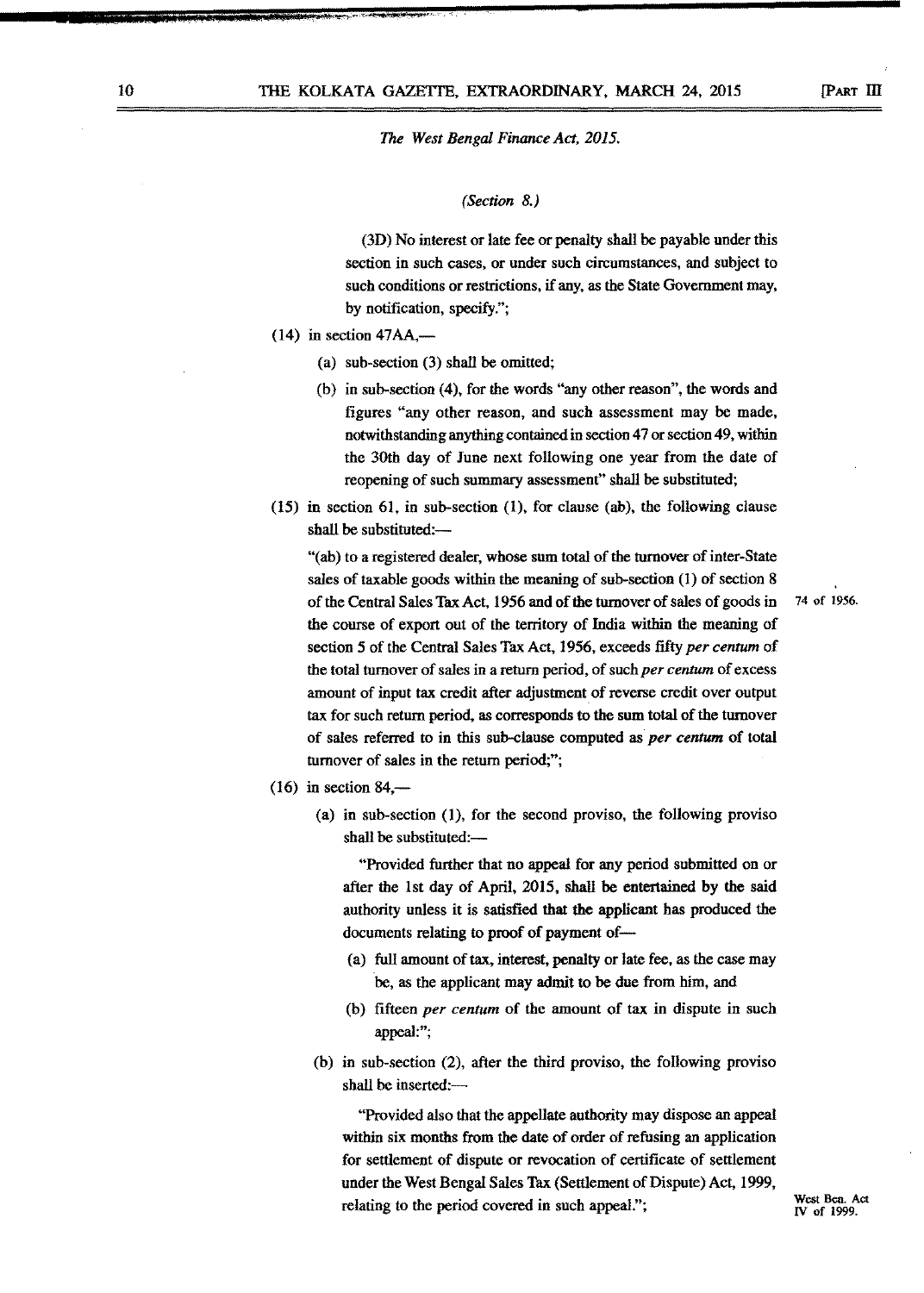$^*$  '

*The West Bengal Finance Act, 2015.*

## *(Section* 8.)

(17) in section 87, after sub-section (ffi), the following sub-section shall be inserted:-

"(1C) Any application for revision filed on or after the 1st day of July, 2015 and entertained thereafter, shall be disposed of within the date as referred to in column (3) of the Table below corresponding to the date of its filing as referred in column (2) of the said Table:-

| S <sub>1</sub><br>No. | Date of filing of application<br>for revision                                              | Date within which the<br>application for revision has<br>to be disposed of                                         |
|-----------------------|--------------------------------------------------------------------------------------------|--------------------------------------------------------------------------------------------------------------------|
| (1)                   | (2)                                                                                        | (3)                                                                                                                |
| 1.                    | Between 1st day of April and<br>30th day of September of a year year immediately following | 30th day of September of the<br>the year in which the revision<br>application was filed.                           |
| 2.                    | Between 1st day of October of a<br>year and 31st day of March of<br>the following year     | 31st day of March of the year<br>immediately following the<br>year in which the revision<br>application was filed. |

TABLE

Provided that the State Government may, subject to such conditions and restrictions as may be prescribed, further extend the time for disposal of such application for revision.";

- (18) in section 87A, for the words, figures and letters "for a sum of less than twenty lakh rupees and relating to the year ending on the 31st day of March, 2007, and the 31st day of March, 2008, which had been preferred under section 87 before the Appellate and Revisional Board for revision of a final appellate or revisional order from an order of assessment and which is pending on the 30th day of September, 2011, before the said board, shall, on and from the 1st day of October, 2011", the words, figures and letters "for such amount, and for such period, as the State Government may, by notification, specify and which had been preferred under section 87 before the Appellate and Revisional Board for revision of a final appellate or revisional order from an order of assessment and which is pending on the 31st day of March, 2015, before the said board, shall, on and from the date as specified in the said notification" shall be substituted;
- (19) in section 93, in sub-section (11), for the words, figure, letter and brackets "under sub-section (3A)", the words, figures, letters and brackets ''under sub-section (3A), sub-section (3B)" shall be substituted;
- $(20)$  in Schedule C,—
	- (a) in Part I, in the entry in column (2) against serial No. 54B in column  $(1)$ ,—
		- (i) in item (viii), for the words "machinery for print industry", the words "machinery for paint industry" shall be substituted;